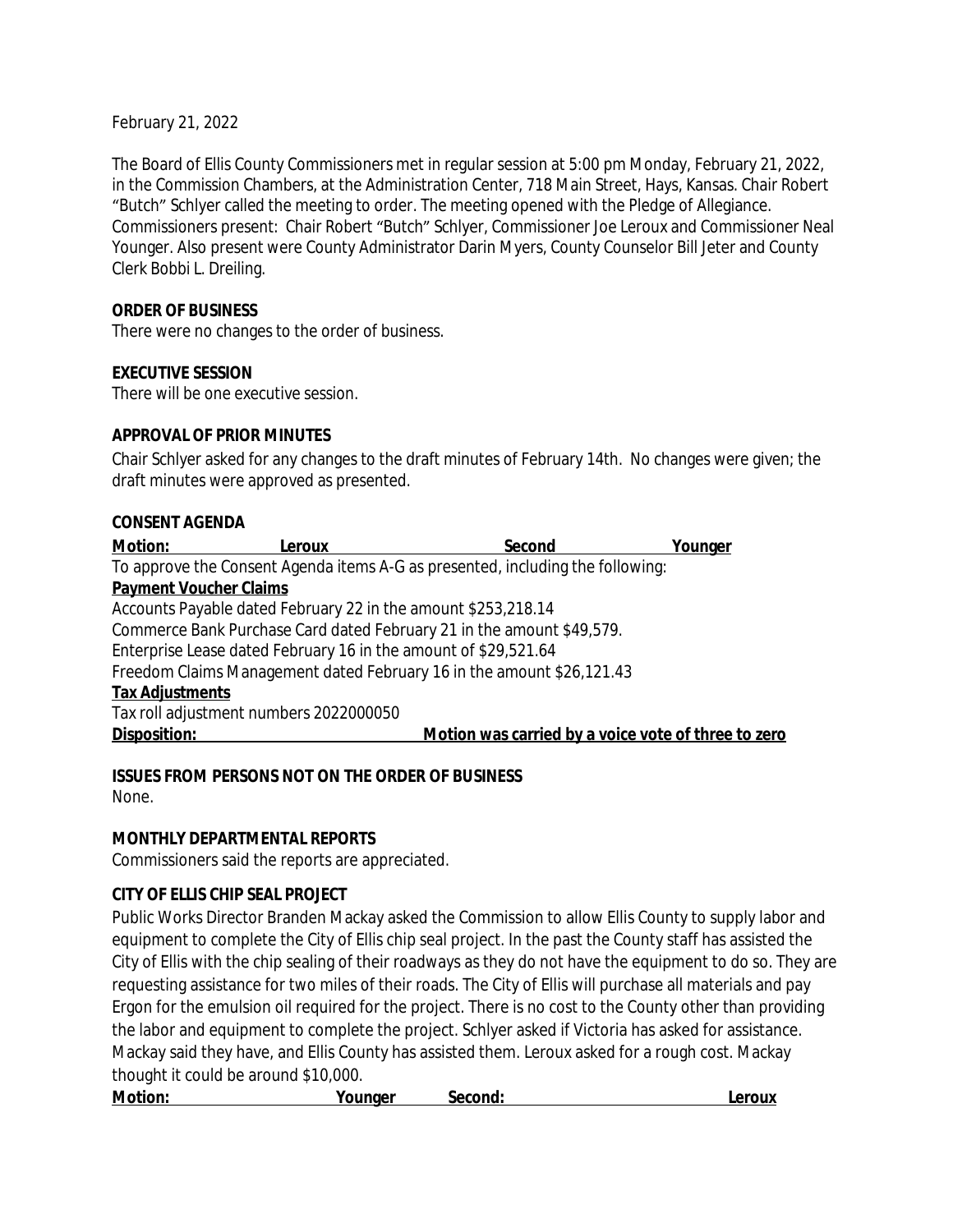I move to approve the Ellis County Public Works Department to assist the City of Ellis in completing their chip seal project utilizing the County's labor and equipment.

**Disposition: Motion passed by a voice vote of three to zero.**

## **APPOINTMENT OF BOARD OF ZONING APPEALS**

Ellis County Environmental Director Mason Ruder asked the Commission to appoint the Joint Planning Commission as the Board of Zoning Appeals. The Board of Zoning Appeals is a board that would hear issues of variances or Zoning Administrator decisions. The board shall consist of not less than five nor more than nine members who shall be appointed by the Board of County Commissioners.

**Motion: Leroux Second: Younger** I move to appoint the Joint Planning Commission as the Board of Zoning Appeals **Disposition: Motion passed by a voice vote of three to zero.**

## **EXAMINATION OF ANNUAL REPORTS OF TOWNSHIPS**

County Clerk Bobbi Dreiling asked the Commission to examine the annual reports of the Townships so that she can sign off on them. Dreiling said out of the nine townships, seven of them returned their reports.

## **SELF-CONTAINED BREATHING APPARATUS (SCBA) PURCHASE**

Director of Fire & Emergency Management Darin Myers asked the Commission to approve the purchase of 38 SCBA and related equipment from Conrad Fire for \$336,755.23 using the 2021 ARPA funds. About 10 years ago, the county fire department was allowed to purchase the current SCBA's. Currently, the firefighters are not issued their own face piece (respirator). It is common practice for most departments to issue individual respirators. This allows firefighters to not have to share a facepiece with other firefighters on the fire scene. The RFP was released on the website, sent to the Small Business Administration, and sent to vendors throughout the State. Three vendors responded back with not being able to bid, one bid was received after the deadline, and one proposal was received on time. The proposal received was from Conrad Fire, it met the specifications, is considered a good bid, and is also the lowest bid. This purchase would be made using funds from the 2021 allocation of the ARPA funds. This line item had \$335,000 set aside for this purchase. The remaining \$1,755.23 can be covered by other projects coming in under budget, or the Fire District can fund the remaining amount if the commission directs. Schlyer asked for the life expectancy of the units. Myers said about 15 years. Younger asked if the City of Hays was asked to join in this purchase. Myers said that was the original plan but was notified by the City that they no longer wanted to do a joint purchase.

**Motion: Schlyer Second: Younger** I move to approve the purchase of 38 SCBA and related equipment from Conrad Fire for \$336,755.23 using the 2021 ARPA funds.

**Disposition: Motion passed by a voice vote of three to zero.**

## **HAIR FOLLICLE TEST MACHINE**

Clerk of the District Court Mike Smith asked the Commission to approve the purchase of the hair follicle test machine that is currently being used in Ellis County District Court, with proceeds which were identified as potential projects using the American Rescue Plan Act (ARPA) funds. This project was discussed, but a formal approval to purchase the machine was not requested. It allows for the courts, community corrections, and attorney's office to conduct a local and cheaper drug testing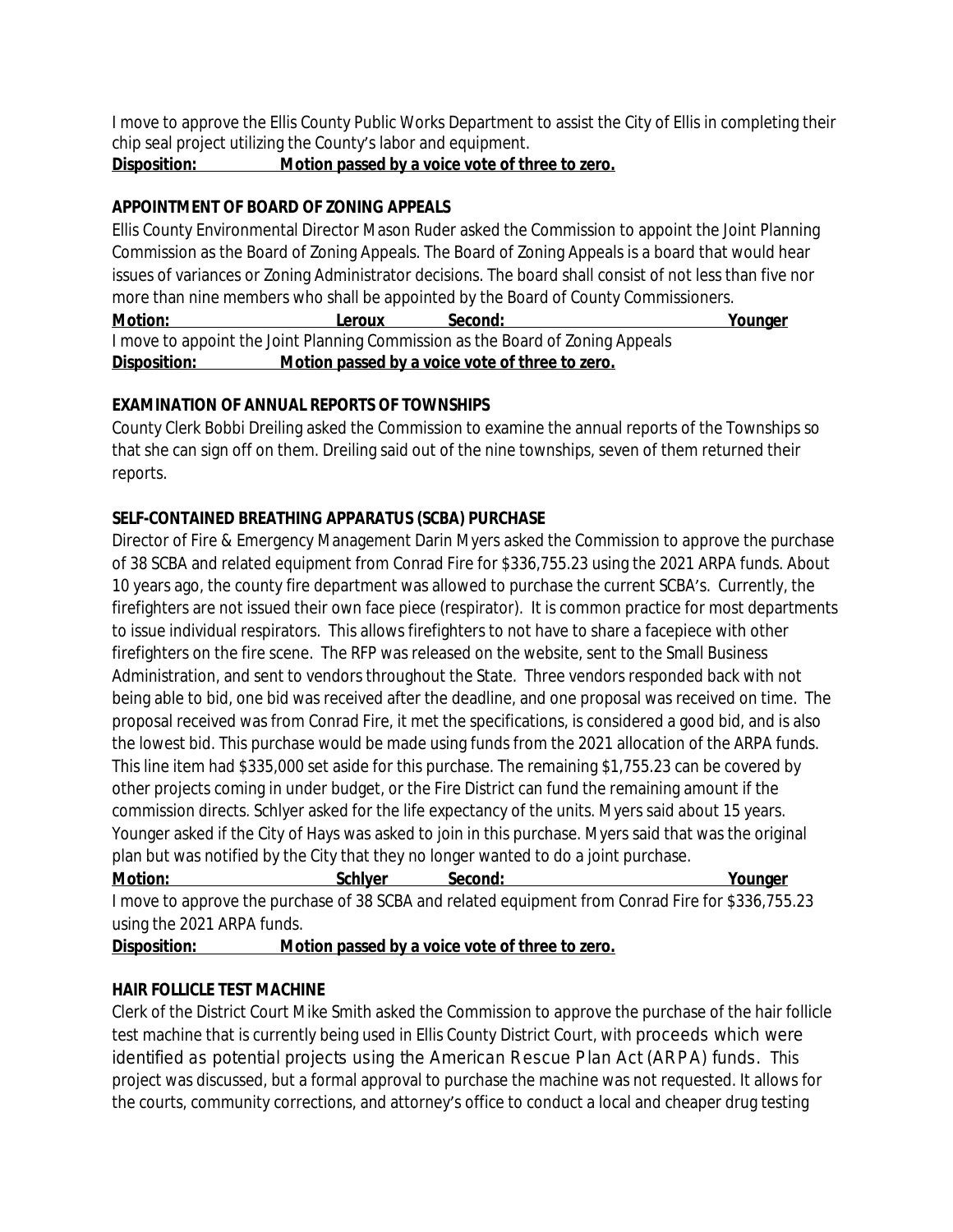process with additional options not currently available. The machine is currently in the courts possession which was used and tested to ensure the different offices would benefit from its use. The offices have found significant value in this machine and are supportive of the purchase. This machine could also be used for some different county departments for the use of initial drug testing for employment. It could also potentially end up in the health department to be used as a revenue source for outside agency drug testing as well. This purchase would be made using funds from the 2021 allocation of the ARPA funds. This line item had \$5,000 set aside for this purchase.

**Motion: Leroux Second: Younger** I move to approve the purchase of the hair follicle test machine from Micro-Distributing for \$4,300. **Disposition: Motion passed by a voice vote of three to zero.**

## **ADMINISTRATIVE ASSISTANT POSITION**

County Commissioner Younger discussed the addition of the position to the County Administrator's office. Several Commissioners have requested this agenda item be added to discuss adding an Administrative Assistant to the County Administrators office. In preparation for the commission of how the new position would benefit the department, here are several examples outside of the normal office duties:

- Prepare and collect Commission agenda items
- Serve as the backup payroll clerk each pay period (only one employee knows payroll in the entire county)
- Assist Human Resources in job fairs
- Complete fire department payroll and reports,
- Complete vouchers for the administrator, communications, fair rental, fairgrounds, emergency management, and fire department,
- Serve as a social media/communications liaison for the county,
- Serve as the contact and recordkeeper for the Tier II reports for the Right to Know Act requirements,

 Assist in preparing for the KCAMP Risk Management awards for insurance premium discounts Currently, a fulltime staff member is shared with the County Clerk's office to serve as a backup position to the HR payroll duties. This position would be reverted back to a ¾ time position with the Clerk's office. The ¼ time position in the administrator's budget could then be used to fund the new administrative assistant position. If the commission provides direction for the new position, the costs for 2022 would be estimated based on a hire date. If the position were to start near the first of April, salaries and benefits are estimated at \$55,2765. However, currently a ¼ time position currently exists which is budgeted for about \$10,900. For the 2023 budget year, the position would add approximately \$64,492 to Department 18. It was also discussed that the position in the Clerk's office not be reverted back to three-quarter time but be kept at full-time. The factors that were used to decide this was the Clerk said there is enough work to keep this individual busy, plus with vacations, people out due to illness or other related incidences, the struggle to keep this position filled because it is not full-time, it is best to keep this position fulltime. It was agreed by the Commissioners to keep the position in the Clerk's office as full-time. Myers asked how it should be funded. Schlyer said the County Administrator should give a recommendation. Myers said with the HVAC system being under budget through the ARPA funds, as well as possibly the Law Enforcement Center, between those two that would cover the costs for 2022, and then after that it would be a budgeted item. He said the sales tax is trending upwards very well so it should cover it next year as well. They all agreed to use the ARPA funds for 2022.